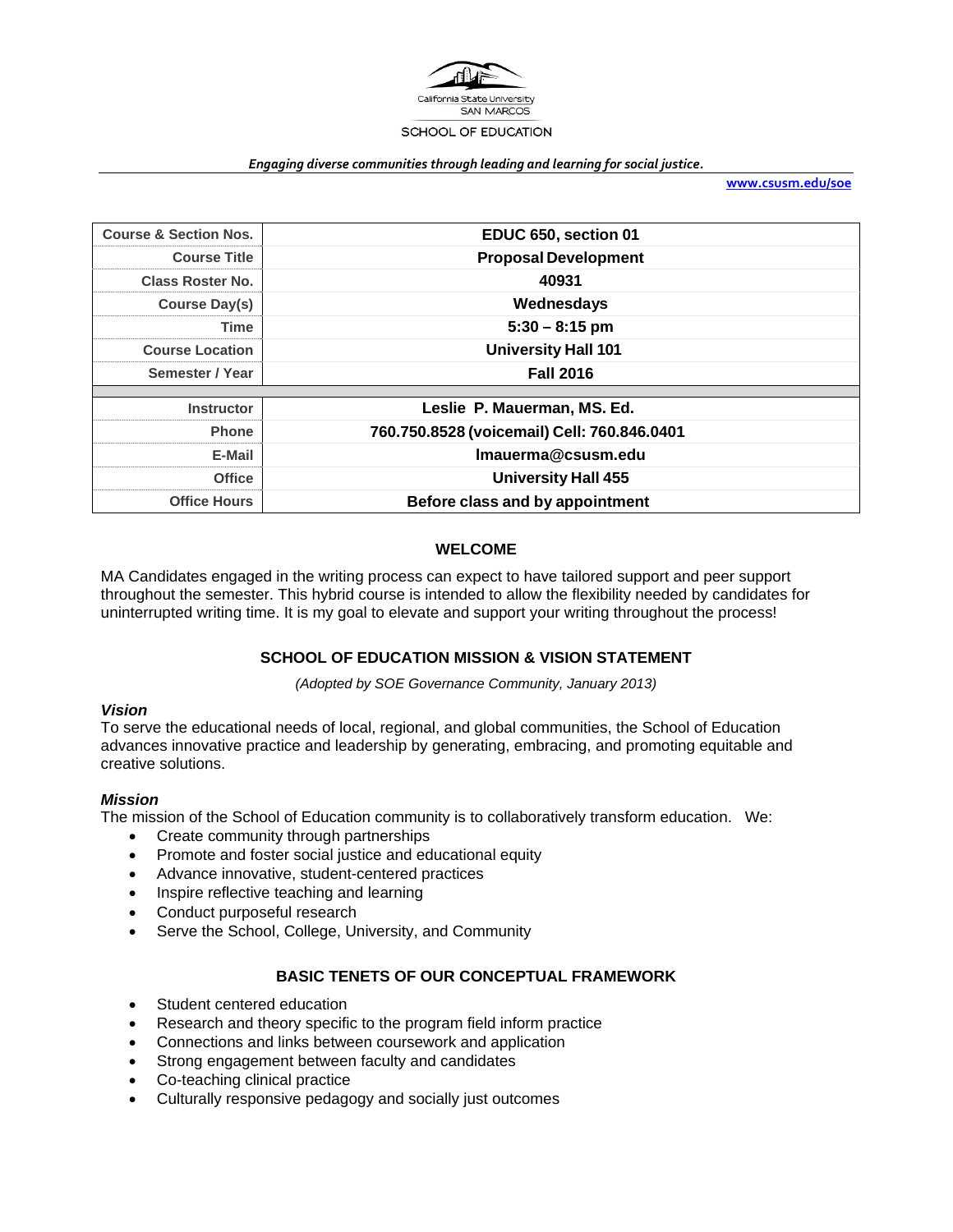## **TABLE OF CONTENTS**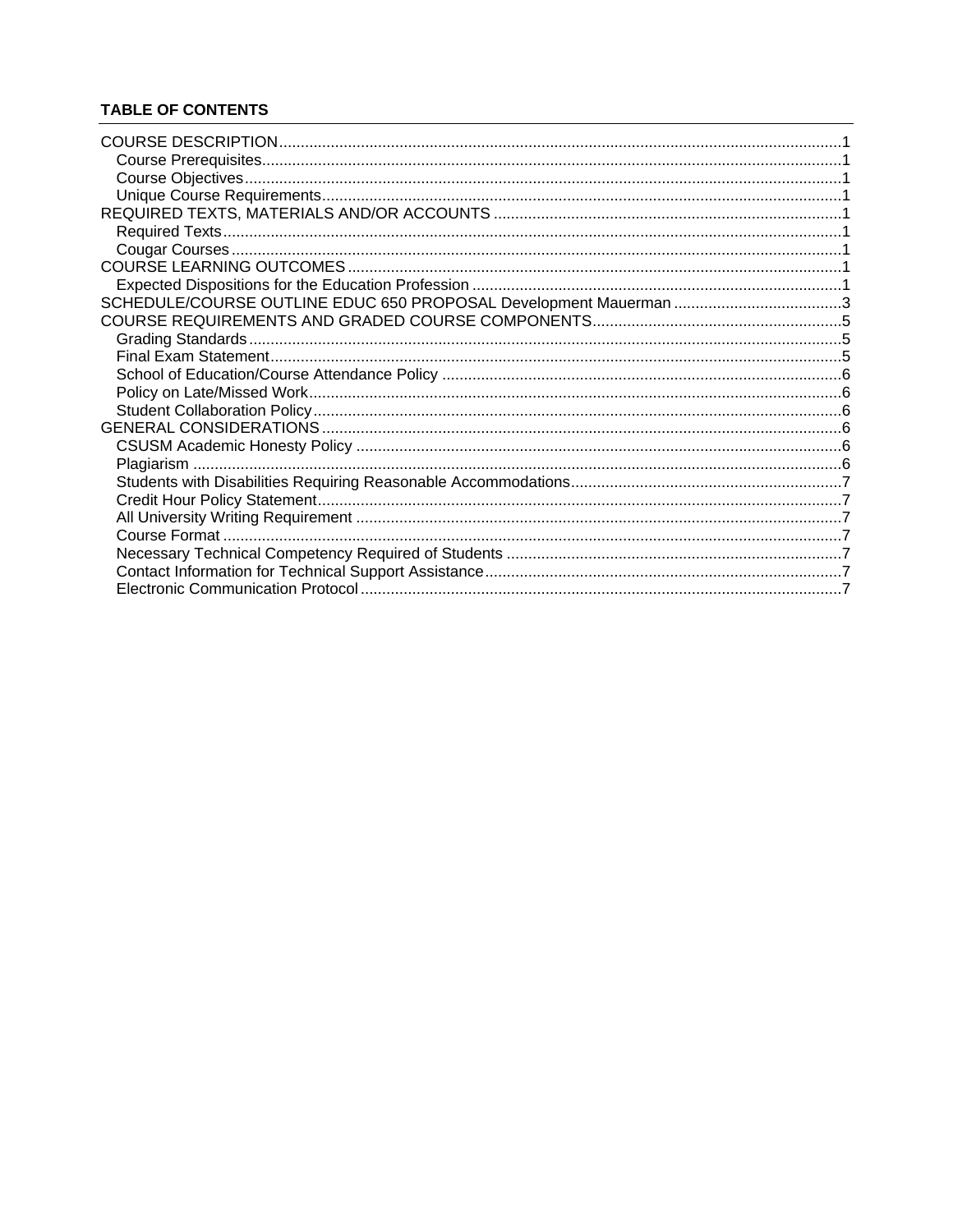## **COURSE DESCRIPTION**

Guides students through the planning, preparation, and completion of the research or project proposal. With the guidance of the instructor, students will work collaboratively to plan and prepare each component of their proposals; an introduction to the study, well-developed research questions, a review of the literature, and proposal methodology

### **Course Prerequisites**

Admission to the MA Program & EDUC 622

### **Course Objectives**

- **1.** Identify Key Components of a Research Thesis, Curriculum Project or Exam.
- **2.** Master APA Manual Format.
- **3.** Write Thesis, Project or Exam.
- **4.** Practice for Poster Presentation.

### **Unique Course Requirements**

**EDUC 650 Cougar Course** https://cc.csusm.edu/course/view.php?id=801#section-0 **Culminating Experience Supports** http://community.csusm.edu/course/view.php?id=33

## **REQUIRED TEXTS, MATERIALS AND/OR ACCOUNTS**

### **Required Texts**

A fully functioning laptop for in-class writing activities.

American Psychological Association. (2009). *Publication Manual of the American Psychological Association (6th ed.)* Washington D.C.: American Psychological Association. ISBN 9781433805615 (paperback), 9781433805622 (spiral), or 9781433805592 (hardcover).

### **Cougar Courses**

https://cc.csusm.edu/course/view.php?id=884

### **COURSE LEARNING OUTCOMES**

MA in Education is a professional preparation program. It is expected that graduate students will come to class prepared to discuss the readings, submit required assignments, and participate in class activities. Graduate students are expected to adhere to academic honesty and integrity, standards of dependability, confidentiality and writing achievement. Because it is important for educators to be able to effectively communicate their ideas to students, parents, colleagues, and administrators, writing that is original, clear and error-free is a priority for the School of Education. It is expected that work will be turned in on time. Please discuss individual issues with the instructor.

### **Expected Dispositions for the Education Profession**

Education is a profession that has, at its core, certain dispositional attributes that must be acquired and developed. Teaching and working with learners of all ages requires not only specific content knowledge and pedagogical skills, but positive attitudes about multiple dimensions of the profession. The School of Education has identified six dispositions that must be evident in teacher candidates: social justice and equity, collaboration, critical thinking, professional ethics, reflective teaching and learning, and life-long learning. These dispositions have observable actions that will be assessed throughout the preparation program. For each dispositional element, there are three levels of performance - *unacceptable*, *initial target*, and *advanced target*. The description and rubric for the three levels of performance offer measurable behaviors and examples.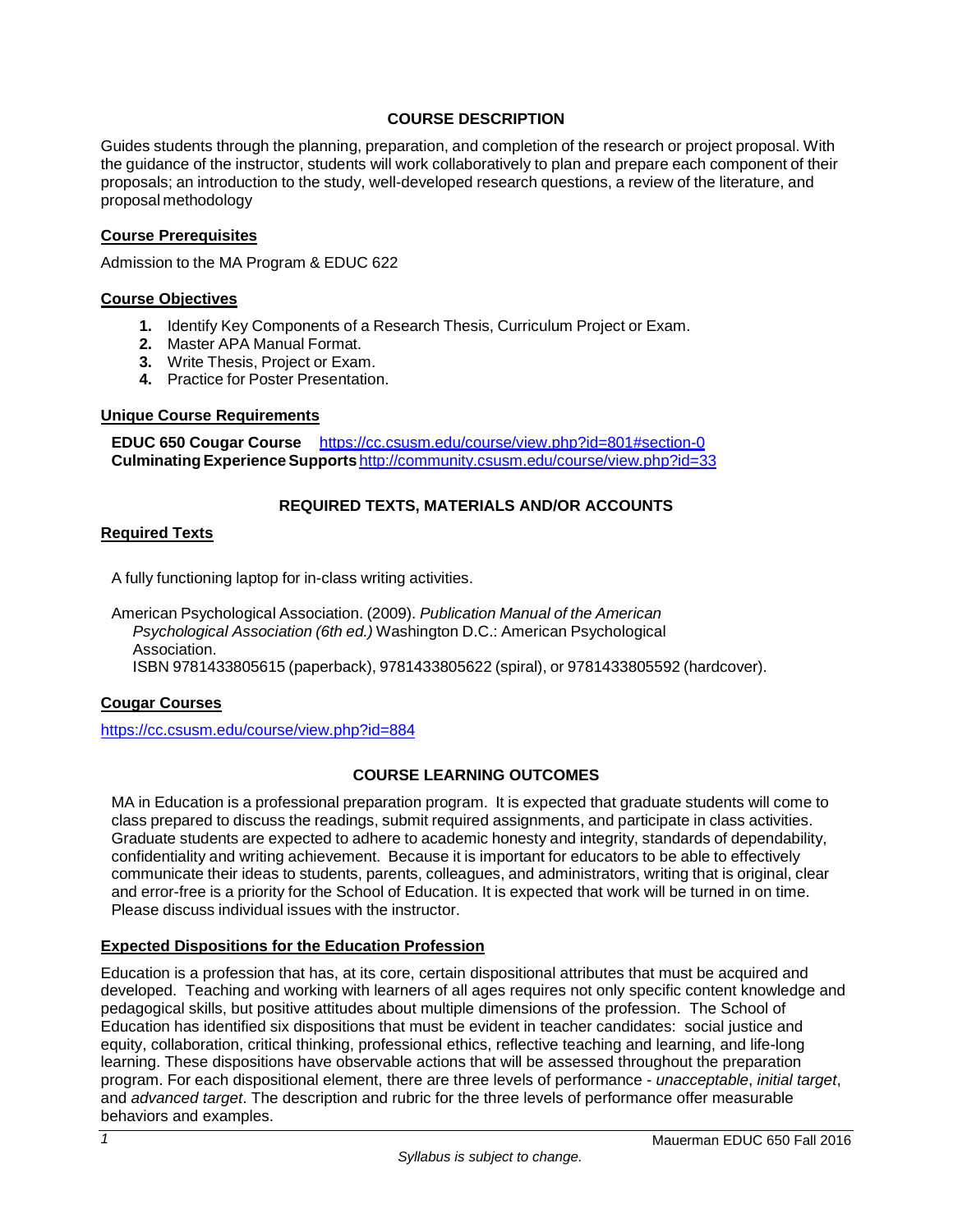The assessment is designed to provide candidates with ongoing feedback for their growth in professional dispositions and includes a self-assessment by the candidate. The dispositions and rubric are presented, explained and assessed in one or more designated courses in each program as well as in clinical practice. Based upon assessment feedback candidates will compose a reflection that becomes part of the candidate's Teaching Performance Expectation portfolio. Candidates are expected to meet the level of *initial target* during the program.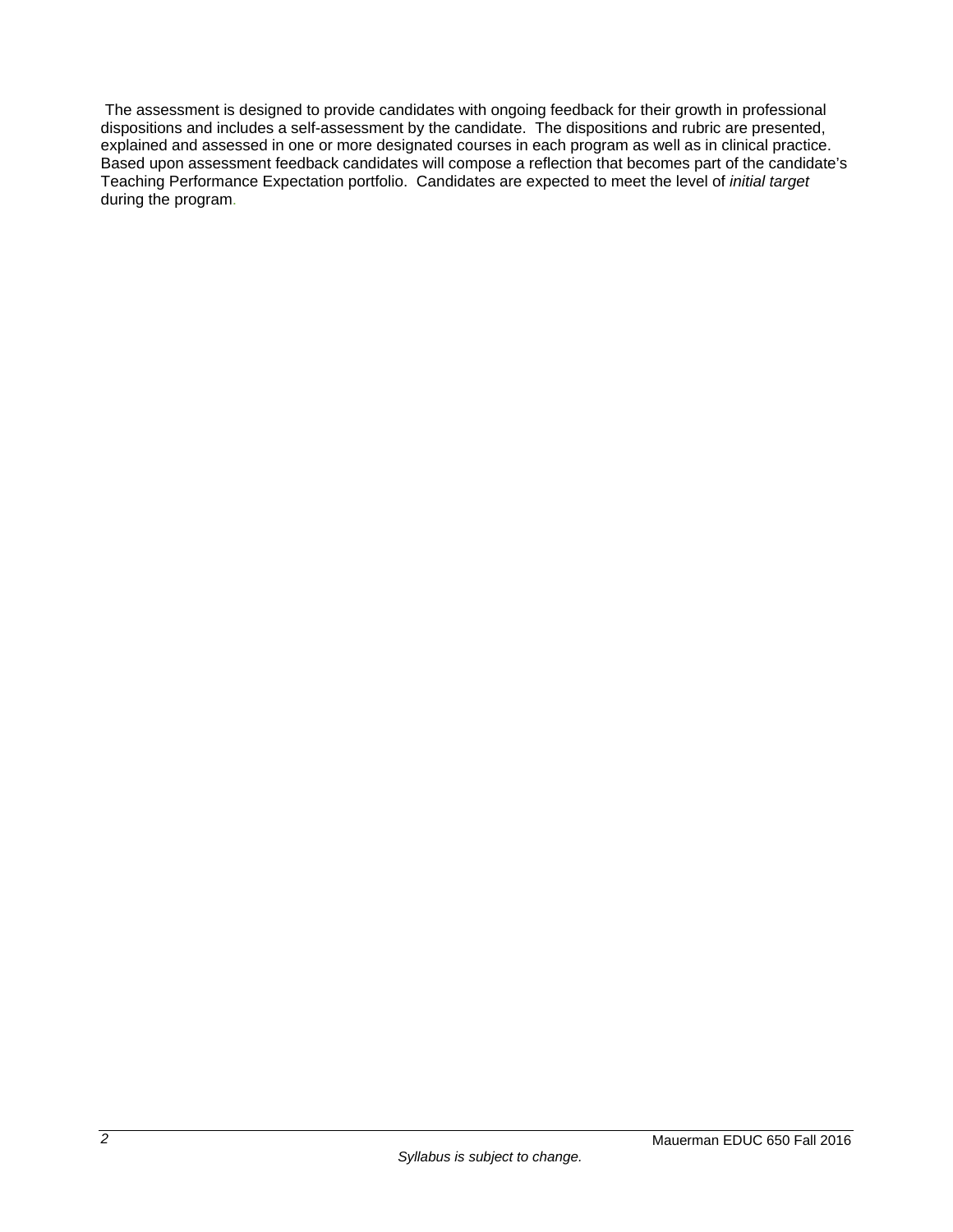## **SCHEDULE/COURSE OUTLINE EDUC 650 PROPOSAL DEVELOPMENT MAUERMAN**

| <b>Session</b>                                      | <b>Topic, Activity &amp; Objectives</b>                                                                                                                                                                                                                                                                                                                                                                                                                                                                                                                                                                                                                                                                                                                                                                                                                         |
|-----------------------------------------------------|-----------------------------------------------------------------------------------------------------------------------------------------------------------------------------------------------------------------------------------------------------------------------------------------------------------------------------------------------------------------------------------------------------------------------------------------------------------------------------------------------------------------------------------------------------------------------------------------------------------------------------------------------------------------------------------------------------------------------------------------------------------------------------------------------------------------------------------------------------------------|
| WEEK <sub>1</sub><br><b>AUG 31 F2F</b>              | Introduction, Goals & Models: Face-to-Face (F2F) Class<br>1. Articulate Semester Goals & Deadlines<br>2. Choose Writing Team<br>3. Identify 3 Model Thesis/Projects from CSUSM ScholarWorks                                                                                                                                                                                                                                                                                                                                                                                                                                                                                                                                                                                                                                                                     |
| WEEK <sub>2</sub><br>Sept 7 F2F                     | Full Class Meeting-Geo Meeting Run Through<br>Complete the following tasks by Wednesday September 3rd:<br>1. Meet with your culminating experience committee chair and review your goals for<br>the semester and determine deadlines.<br>2. Post what your goals are for this semester and the deadlines.<br>3. Post who is on your writing team<br>4. Identify the 3 thesis or projects from CSUSM ScholarWorks that you will use as a<br>model for your writing. Identify what you will focus on for each model, i.e. literature<br>review, methodology, research analysis, curriculum design<br>5. Post a chapter for your writing team to read and provide feedback at Team meeting<br>session                                                                                                                                                              |
| WEEK <sub>3</sub><br>Sept 14<br><b>Writing Team</b> | Writing Team Meets Face-to-Face - NO FULL CLASS MEETING<br><b>Writing Team Meet Face-to-Face</b><br>Objectives:<br>1. Meet with Writing Team face-to-face.<br>2. Exchange revised writing from last week.<br>3. Read each other's work and provide constructive feedback:<br>a. Praise: Identify what the author did well.<br>b. Question: Articulate where you had questions and what needed clarification.<br>c. Polish: Identify with specificity what could be changed to make the writing better,<br>i.e. revise a sentence if it is unclear, correct spelling mistakes, add correct APA<br>citation<br>4. Review what was helpful about the peer feedback and what you would like to focus<br>on for the next peer review.<br>Post a copy of the writing and the written feedback so each partner receives credit for their<br>writing team contributions |
| WEEK4<br>SEPT <sub>21</sub><br>F <sub>2</sub> F     | <b>Library Search - Literature Review</b><br>Guest Speaker, Dr. Toni Olivas will review literature search tips,<br>Objectives:<br>1. Identify strategies to search for peer reviewed articles<br>2. Differentiate between "and" and "or"                                                                                                                                                                                                                                                                                                                                                                                                                                                                                                                                                                                                                        |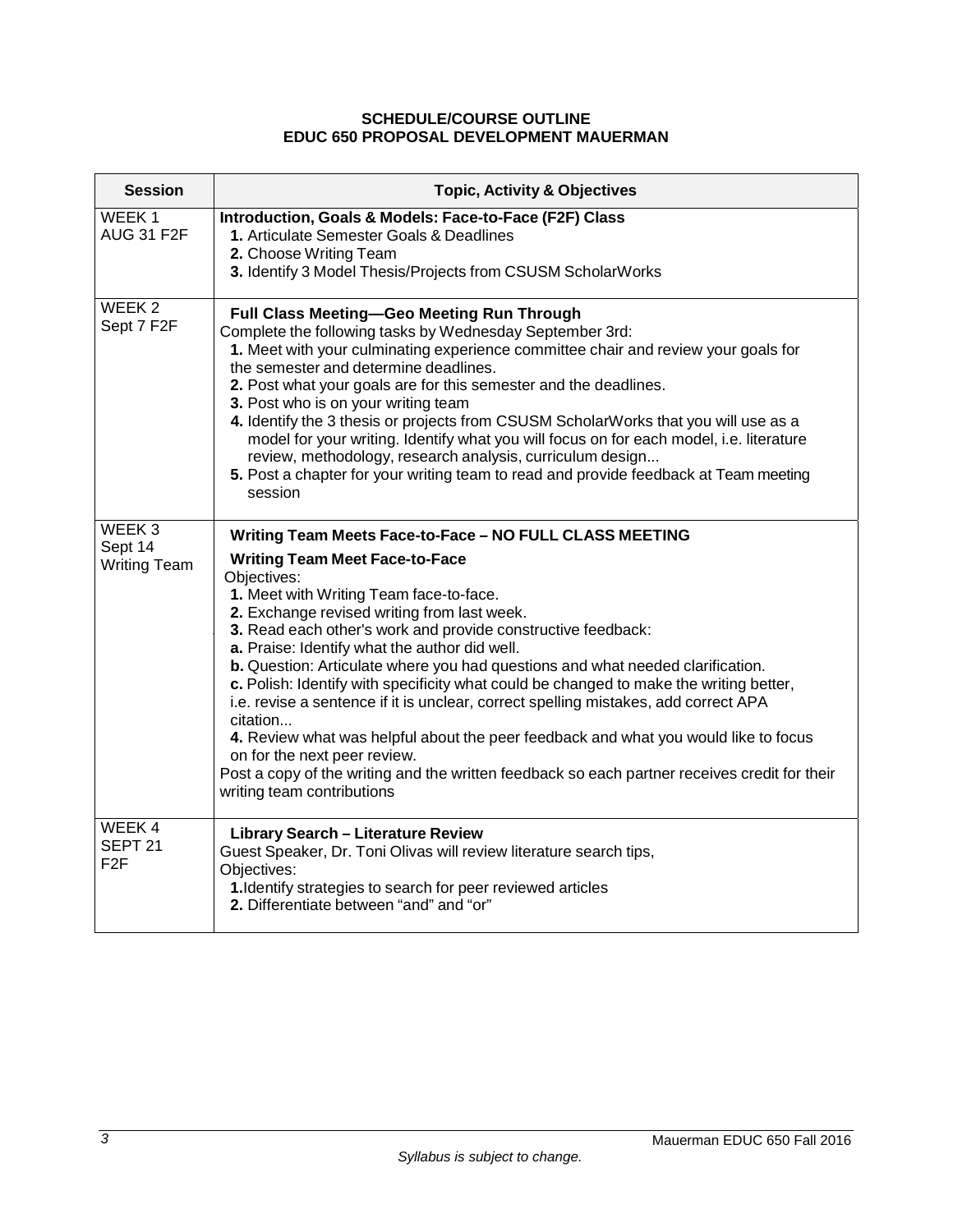| <b>Session</b>                                                 | <b>Topic, Activity &amp; Objectives</b>                                                                                                                                                                                                                                                                                                                                                                                                                                                                                                                                                                                                                                                                                                                                           |  |  |  |  |  |
|----------------------------------------------------------------|-----------------------------------------------------------------------------------------------------------------------------------------------------------------------------------------------------------------------------------------------------------------------------------------------------------------------------------------------------------------------------------------------------------------------------------------------------------------------------------------------------------------------------------------------------------------------------------------------------------------------------------------------------------------------------------------------------------------------------------------------------------------------------------|--|--|--|--|--|
| WEEK <sub>5</sub><br>SEPT <sub>28</sub><br><b>Writing Team</b> | <b>Writing Team Meet Face-to-Face</b><br>Objectives:<br>1. Meet with Writing Team face-to-face.<br>2. Exchange writing.<br>3. Read each other's work and provide constructive feedback:<br>a. Praise: Identify what the author did well.<br>b. Question: Articulate where you had questions and what needed clarification.<br>c. Polish: Identify with specificity what could be changed to make the writing better,<br>i.e. revise a sentence if it is unclear, correct spelling mistakes, add correct APA<br>citation                                                                                                                                                                                                                                                           |  |  |  |  |  |
| WEEK 6<br>OCT <sub>7</sub><br>F <sub>2</sub> F                 | Topic to be Determined - Meet Face-to-Face<br>Students will identify what they need assistance with at this time.                                                                                                                                                                                                                                                                                                                                                                                                                                                                                                                                                                                                                                                                 |  |  |  |  |  |
| WEEK 7<br>OCT <sub>12</sub><br><b>Writing Team</b>             | <b>Writing Team Meet Face-to-Face</b><br>Objectives:<br>1. Meet with Writing Team face-to-face.<br>2. Exchange writing.<br>3. Read each other's work and provide constructive feedback:<br>a. Praise: Identify what the author did well.<br>b. Question: Articulate where you had questions and what needed clarification.<br>c. Polish: Identify with specificity what could be changed to make the writing better,<br>i.e. revise a sentence if it is unclear, correct spelling mistakes, add correct APA<br>citation<br>4. Review what was helpful about the peer feedback and what you would like to focus<br>on for the next peer review.<br>5. Post a copy of the writing and the written feedback so each partner receives credit<br>for their writing team contributions. |  |  |  |  |  |
| WEEK <sub>8</sub><br>OCT <sub>19</sub><br>F <sub>2</sub> F     | Topic to be Determined - Meet In Class Face-to-Face<br>Students will identify what they need assistance with at this time                                                                                                                                                                                                                                                                                                                                                                                                                                                                                                                                                                                                                                                         |  |  |  |  |  |
| WEEK 9<br>OCT <sub>26</sub><br><b>WRITING</b>                  | <b>Writing Team Meet Face-to-Face</b><br>Objectives:<br>1. Meet with Writing Team face-to-face.<br>2. Exchange writing.<br>3. Read each other's work and provide constructive feedback:<br>a. Praise: Identify what the author did well.<br>b. Question: Articulate where you had questions and what needed clarification.<br>c. Polish: Identify with specificity what could be changed to make the writing better,<br>i.e. revise a sentence if it is unclear, correct spelling mistakes, add correct APA<br>citation<br>4. Review what was helpful about the peer feedback and what you would like to focus<br>on for the next peer review.<br>5. Post a copy of the writing and the written feedback so each partner receives credit<br>for their writing team contributions. |  |  |  |  |  |
| WEEK 10<br>NOV <sub>2</sub><br>F <sub>2</sub> F                | Topic to be Determined -<br>Students will identify what they need assistance with at this time<br>ALSO another community in-service available to attend on this date                                                                                                                                                                                                                                                                                                                                                                                                                                                                                                                                                                                                              |  |  |  |  |  |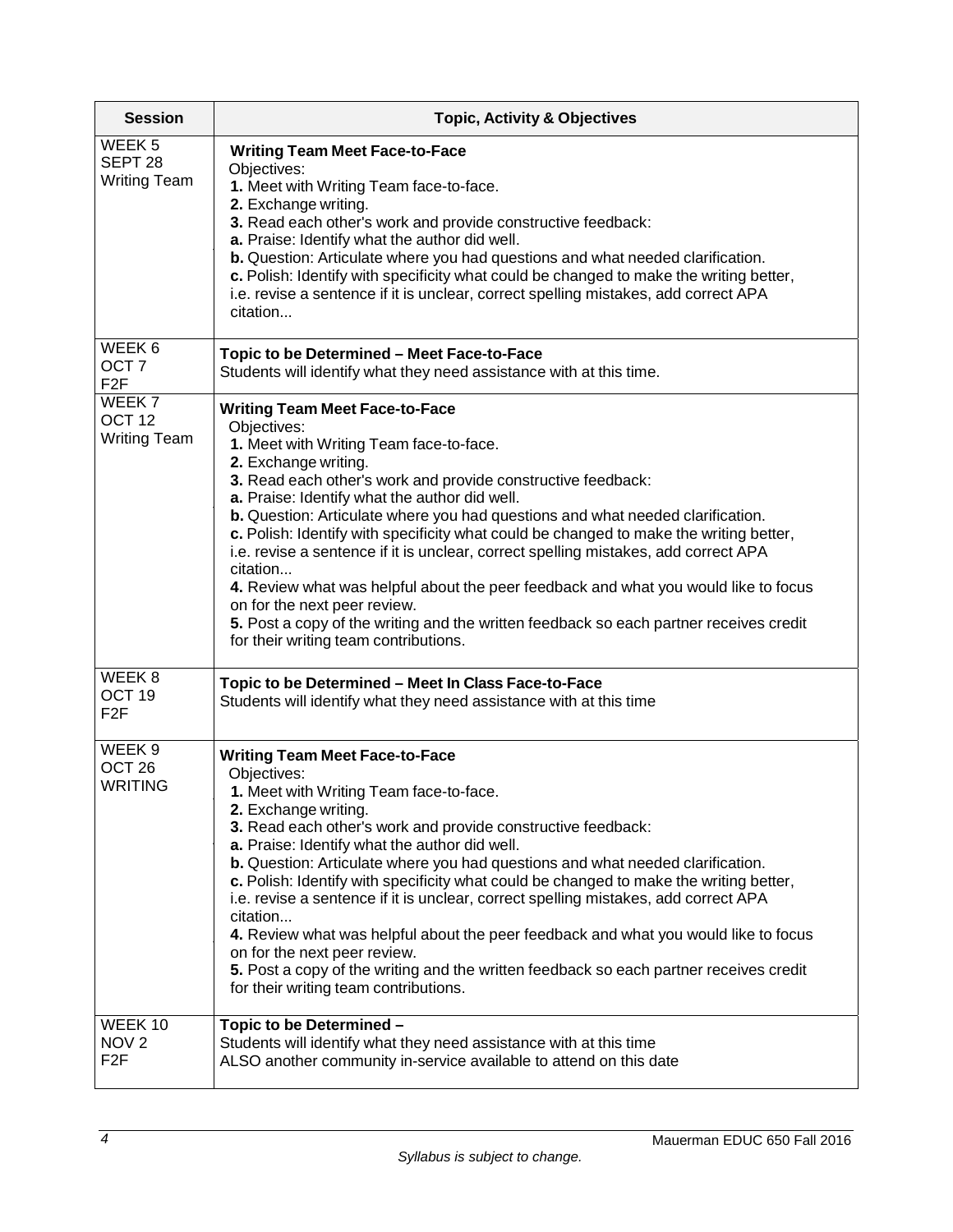| <b>Session</b>                                                        | <b>Topic, Activity &amp; Objectives</b>                                                                                                                                                                                                                                                                                                                                                                                                                                                                                                                                                                              |  |  |  |  |
|-----------------------------------------------------------------------|----------------------------------------------------------------------------------------------------------------------------------------------------------------------------------------------------------------------------------------------------------------------------------------------------------------------------------------------------------------------------------------------------------------------------------------------------------------------------------------------------------------------------------------------------------------------------------------------------------------------|--|--|--|--|
| WEEK 11<br>NOV <sub>9</sub><br><b>Writing Team</b>                    | <b>Writing Team Meet Face-to-Face</b><br>Objectives:<br>1. Meet with Writing Team face-to-face.<br>2. Exchange writing.<br>3. Read each other's work and provide constructive feedback:<br>a. Praise: Identify what the author did well.<br>b. Question: Articulate where you had questions and what needed clarification.<br>c. Polish: Identify with specificity what could be changed to make the writing better,<br>i.e. revise a sentence if it is unclear, correct spelling mistakes, add correct APA<br>citation<br>4. Review what was helpful about the peer feedback and what you would like to focus<br>on |  |  |  |  |
| WEEK 12<br><b>NOV 16 F2F</b><br>Face-to-Face<br><b>Poster Session</b> | <b>Face-to-Face Poster Session</b><br>Objectives:<br>1. Bring draft poster slides.<br>2. Come prepared with questions.<br>3. Finalize your poster slides and identify what else you will include on your poster.                                                                                                                                                                                                                                                                                                                                                                                                     |  |  |  |  |
| WEEK 13<br><b>Nov 24</b>                                              | Thanksgiving - No Class on November 24<br>Enjoy the week off. Happy Thanksgiving Day!                                                                                                                                                                                                                                                                                                                                                                                                                                                                                                                                |  |  |  |  |
| WEEK 14<br>F2F                                                        | <b>MA Poster Session</b><br>No official class meeting Wed Nov.30, instead attend the MA Poster Session Thursday,<br>Time and Place to be announced                                                                                                                                                                                                                                                                                                                                                                                                                                                                   |  |  |  |  |
| WEEK 15<br>DEC7                                                       | TBA – Celebration of Learning and MA completion or readiness to complete next<br>term!                                                                                                                                                                                                                                                                                                                                                                                                                                                                                                                               |  |  |  |  |

This calendar has been thoughtfully planned, but could change to meet student needs.

## **COURSE REQUIREMENTS AND GRADED COURSE COMPONENTS**

# **Grading Standards**

| $A = 93 - 100$  | $A = 90 - 92$ |             |               |                |
|-----------------|---------------|-------------|---------------|----------------|
| $B+=87-89$      | $B = 83 - 86$ | $B = 80-82$ |               |                |
| $C_{\pm}=77-79$ | $C = 73-76$   | $C = 70-72$ | $D = 60 - 69$ | F=59 or lower. |

# **Final Exam Statement**

No final Exam in this course.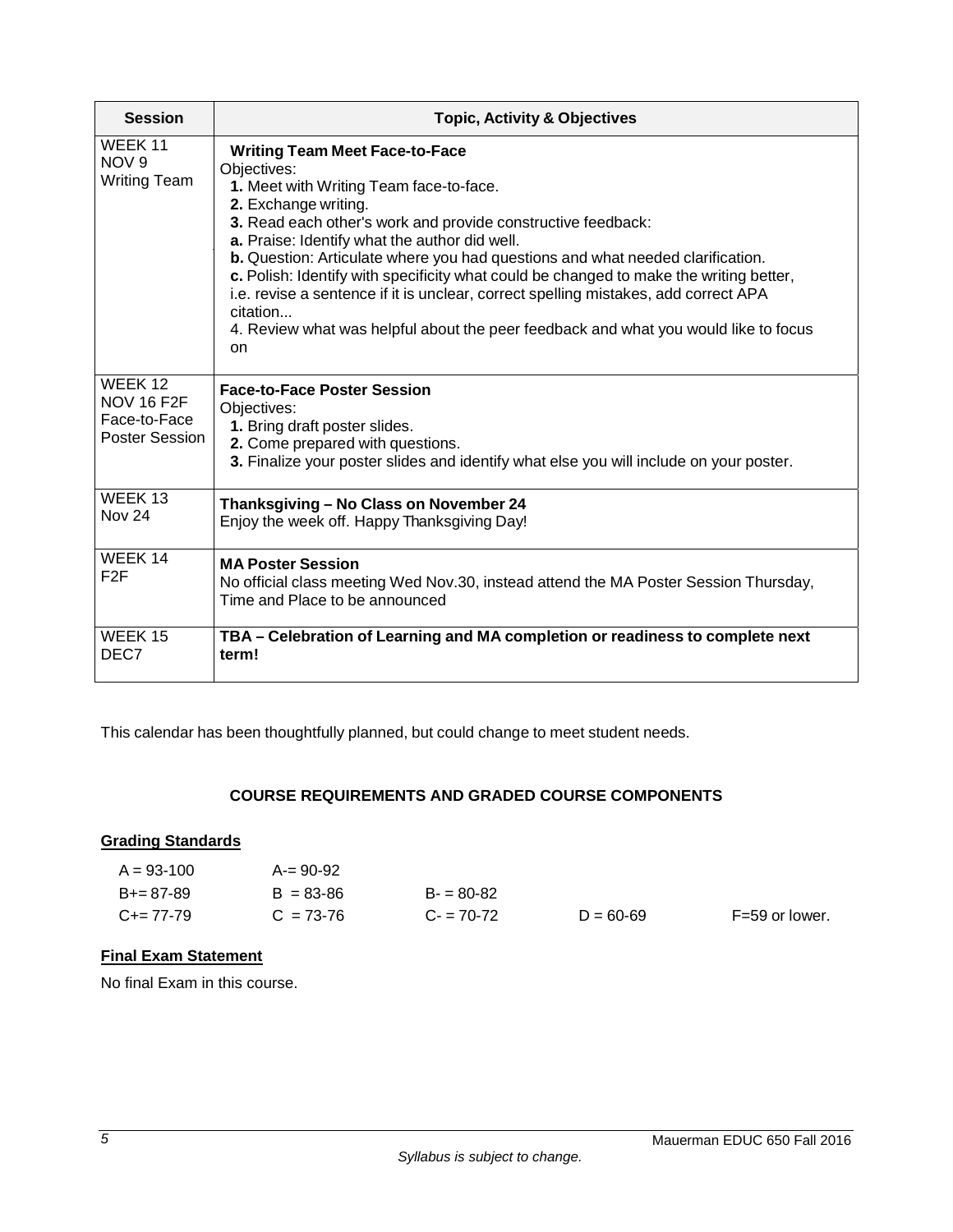## **School of Education/Course Attendance Policy**

Due to the dynamic and interactive nature of courses in the School of Education, all candidates (course participants) are expected to attend all classes and participate actively. At a minimum, candidates (course participants) must attend more than 80% of class time, or s/he may not receive a passing grade for the course at the discretion of the instructor. Individual instructors may adopt more stringent attendance requirements. Should the candidate (course participants) have extenuating circumstances, s/he should contact the instructor as soon as possible. *(Adopted by the COE Governance Community, December, 1997).*

### **Policy on Late/Missed Work**

Late work, lack of participation in the Geographical Group Meetings or face-to-Face class meetings count as late work since participation is a part of the scoring of professional dispositions for the course. Please refer to the Cougar Course for details.

### **Student Collaboration Policy**

This course requires students to collaborate on assignments and all students are required to work together. Details regarding these policies and expected behaviors are covered the first night in class during the time geographical groups are formed.

## **GENERAL CONSIDERATIONS**

### **CSUSM Academic Honesty Policy**

Students will be expected to adhere to standards of academic honesty and integrity, as outlined in the Student Academic Honesty Policy. All assignments must be original work, clear and error-free. All ideas/material that are borrowed from other sources must have appropriate references to the original sources. Any quoted material should give credit to the source and be punctuated accordingly.

Academic Honesty and Integrity: Students are responsible for honest completion and representation of their work. Your course catalog details the ethical standards and penalties for infractions. There will be zero tolerance for infractions. If you believe there has been an infraction by someone in the class, please bring it to the instructor's attention. The instructor reserves the right to discipline any student for academic dishonesty, in accordance with the general rules and regulations of the university. Disciplinary action may include the lowering of grades and/or the assignment of a failing grade for an exam, assignment, or the class as a whole.

Incidents of Academic Dishonesty will be reported to the Dean of Students. Sanctions at the University level may include suspension or expulsion from the University.

### Refer to the full Academic Honesty Policy at:

http://www.csusm.edu/policies/active/documents/Academic\_Honesty\_Policy.html **Plagiarism** 

As an educator, it is expected that each candidate (course participant) will do his/her own work, and contribute equally to group projects and processes. Plagiarism or cheating is unacceptable under any circumstances. If you are in doubt about whether your work is paraphrased or plagiarized see the Plagiarism Prevention for Students website http://library.csusm.edu/plagiarism/index.html. If there are questions about academic honesty, please consult the University catalog.